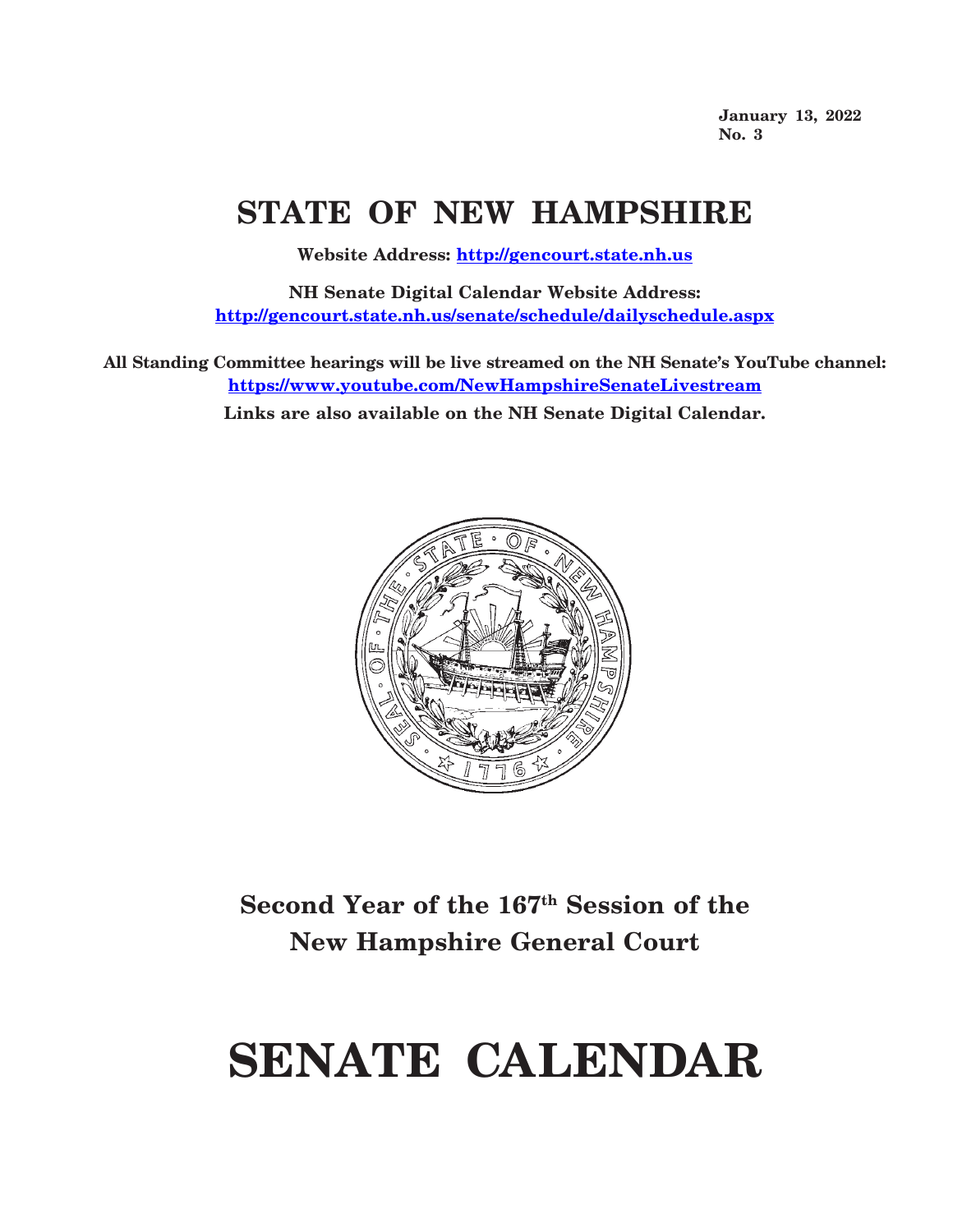# **LAID ON THE TABLE**

**SB 70-FN,** relative to insurance coverage for emergency behavioral health services for children and young adults.**01/05/2022, Pending Motion Interim Study, Commerce, SJ 1**

# **HEARINGS**

**All Standing Committee hearings will be live streamed on the NH Senate's YouTube channel:**

**<https://www.youtube.com/NewHampshireSenateLivestream>**

**Links are also available on the NH Senate Digital Calendar.**



# *TUESDAY, JANUARY 18, 2022*

#### **COMMERCE,** Room 100, SH

|              | Sen. French (C), Sen. Gannon (VC), Sen. Bradley, Sen. Soucy, Sen. Cavanaugh                                                                                                            |
|--------------|----------------------------------------------------------------------------------------------------------------------------------------------------------------------------------------|
| $9:00$ a.m.  | <b>SB 207, relative to administrative fee credit for insurance company external review.</b>                                                                                            |
| $9:15$ a.m.  | SB 208, relative to life insurance.                                                                                                                                                    |
| $9:30$ a.m.  | <b>SB 331, relative to waivers of deductibles in automobile insurance policies.</b>                                                                                                    |
| $9:45$ a.m.  | <b>SB 347-FN,</b> relative to the use of protected health information by employers.                                                                                                    |
| $10:00$ a.m. | <b>SB 354, relative to insurance adjuster licensing, insurance producer licensing fees,</b><br>and the sale of credit life and credit accident and health insurance policies by banks. |
|              | <b>EXECUTIVE SESSION MAY FOLLOW</b>                                                                                                                                                    |

#### **EDUCATION,** Room 101, LOB

Sen. Ward (C), Sen. Hennessey (VC), Sen. Ricciardi, Sen. Kahn, Sen. Prentiss

| $9:00$ a.m. | <b>SB 235,</b> relative to the authority to offer multiple education instruction options.                                            |
|-------------|--------------------------------------------------------------------------------------------------------------------------------------|
| $9:15$ a.m. | <b>SB 236,</b> establishing a committee to study New Hampshire teacher shortages and<br>recruitment incentives.                      |
| $9:30$ a.m. | SB 350, relative to rulemaking by the state board of education on educational<br>personnel applicant checks and licensing standards. |
| $9:45$ a.m. | <b>SB 351, relative to annual performance and financial reporting by private and</b><br>religious schools that receive public funds. |
|             | <b>EXECUTIVE SESSION MAY FOLLOW</b>                                                                                                  |

#### **ENERGY AND NATURAL RESOURCES,** Room 103, SH

Sen. Avard (C), Sen. Giuda (VC), Sen. Gray, Sen. Watters, Sen. Perkins Kwoka

| $9:00$ a.m.  | <b>SB 260,</b> relative to search and rescue teams activated by fish and game.                                                             |
|--------------|--------------------------------------------------------------------------------------------------------------------------------------------|
| $9:15$ a.m.  | <b>SB 266,</b> relative to the limitations on taking another person's lobster or crab trap<br>or pot.                                      |
| 9:30 a.m.    | SB 265, relative to the aggregation of electric customers by counties.                                                                     |
| $9:45$ a.m.  | <b>SB 270,</b> establishing a low-moderate income community solar savings program and<br>relative to statewide energy efficiency programs. |
| $10:00$ a.m. | <b>HB</b> 549, relative to the system benefits charge and the energy efficiency and<br>sustainable energy board.                           |
|              | <b>EXECUTIVE SESSION MAY FOLLOW</b>                                                                                                        |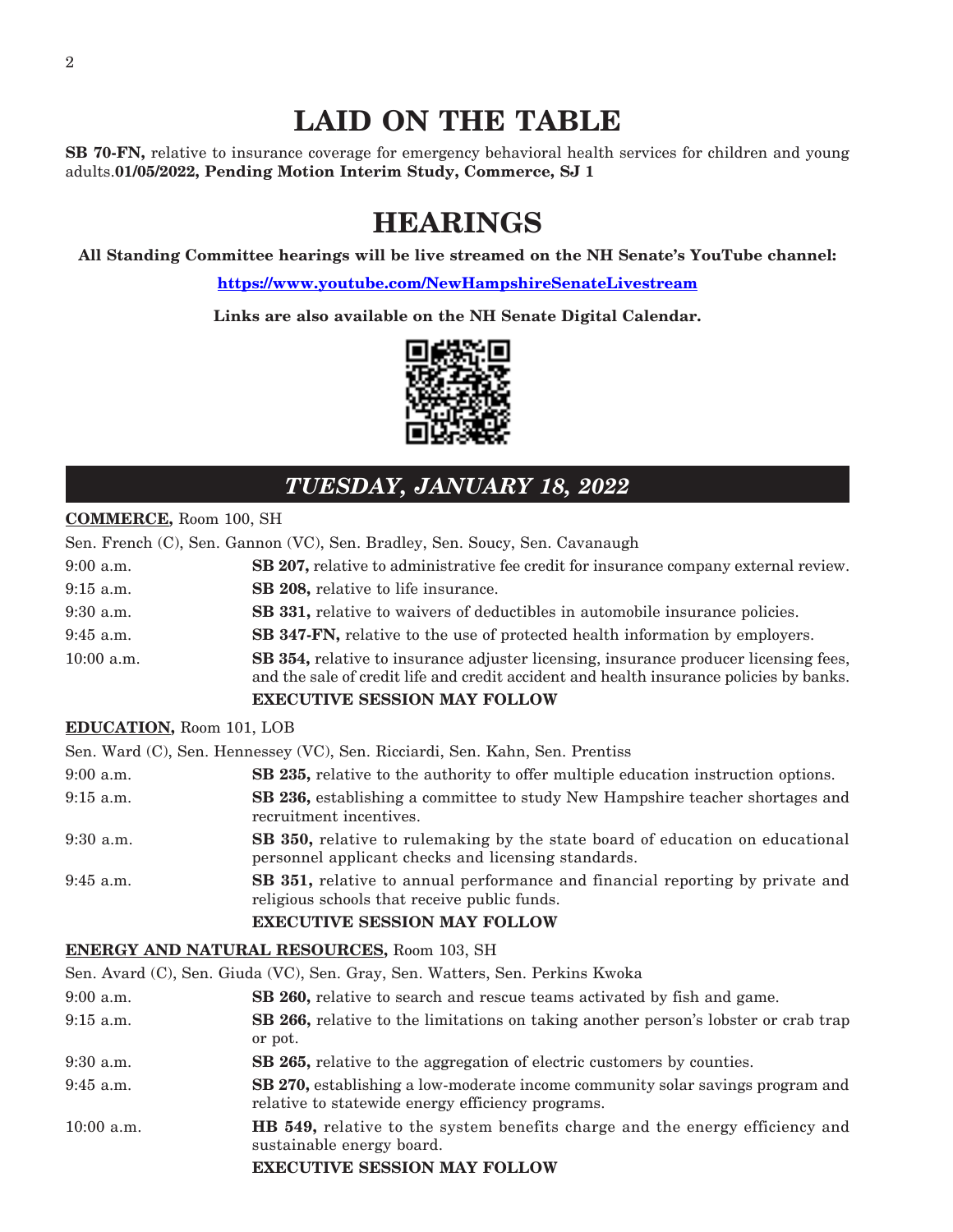#### **FINANCE,** Room 103, SH

|             | Sen. Daniels (C), Sen. Reagan (VC), Sen. Giuda, Sen. Hennessey, Sen. Morse, Sen. D'Allesandro, Sen. Rosenwald          |
|-------------|------------------------------------------------------------------------------------------------------------------------|
| $1:00$ p.m. | <b>SB 371-FN-A</b> , making an appropriation to the lead paint hazard remediation fund.                                |
| $1:10$ p.m. | <b>SB 272,</b> establishing a committee to study the oversight and operation of the public<br>deposit investment pool. |
| $1:20$ p.m. | <b>SB 274, relative to governmental construction contracts.</b>                                                        |
| $1:30$ p.m. | <b>SB 278-FN,</b> relative to funding for the Piscatagua River turning basin project in<br>the port authority project. |
|             | <b>EXECUTIVE SESSION MAY FOLLOW</b>                                                                                    |

#### **JUDICIARY,** Room 100, SH

|             | Sen. Carson (C), Sen. Gannon (VC), Sen. French, Sen. Whitley, Sen. Kahn                                                             |
|-------------|-------------------------------------------------------------------------------------------------------------------------------------|
| $1:00$ p.m. | SB 300-FN, relative to the state commission for human rights.                                                                       |
| $1:20$ p.m. | <b>SB 296, relative to complaint procedures in cases before the commission for human</b><br>rights.                                 |
| $2:00$ p.m. | <b>SB 393-FN,</b> relative to the use of restraints on pregnant women in the custody of<br>a state or county correctional facility. |
| $2:15$ p.m. | <b>SB 431-FN,</b> relative to child support in cases with equal or approximately equal<br>parenting schedules.                      |
| $2:30$ p.m. | <b>SB 294-FN, relative to the release of a defendant pending trial.</b>                                                             |
|             | <b>EXECUTIVE SESSION MAY FOLLOW</b>                                                                                                 |

#### **TRANSPORTATION,** Room 101, LOB

Sen. Birdsell (C), Sen. Watters (VC), Sen. Ricciardi, Sen. Ward, Sen. Sherman

|             | <b>EXECUTIVE SESSION MAY FOLLOW</b>                                                   |
|-------------|---------------------------------------------------------------------------------------|
| $2:20$ p.m. | <b>SB 417-FN</b> , establishing an electric school bus pilot program.                 |
| $2:00$ p.m. | SB 389-FN, defining mobile service garages and relative to state vehicle inspections. |
| 1:40 p.m.   | SB 308, relative to driver's licenses for certain visa holders.                       |
| 1:20 p.m.   | <b>SB 309, authorizing certain organizations to issue decal plates.</b>               |
| $1:00$ p.m. | <b>SB 378-FN,</b> relative to the disposal of highway or turnpike funded real estate. |

# *WEDNESDAY, JANUARY 19, 2022*

#### **EXECUTIVE DEPARTMENTS AND ADMINISTRATION,** Room 103, SH

|              | Sen. Carson (C), Sen. Reagan (VC), Sen. Ricciardi, Sen. Cavanaugh, Sen. Prentiss                                                                                                                                                                     |
|--------------|------------------------------------------------------------------------------------------------------------------------------------------------------------------------------------------------------------------------------------------------------|
| $9:00$ a.m.  | SB 362, relative to training as a certified service plumber.                                                                                                                                                                                         |
| $9:15$ a.m.  | SB 227-FN, relative to death benefits for first responders who die from suicide.                                                                                                                                                                     |
| $9:30$ a.m.  | SB 357-FN, relative to mental health training for first responders.                                                                                                                                                                                  |
| $10:00$ a.m. | <b>SB 330-FN,</b> relative to reciprocal licensing requirements for boards, commissions,<br>and councils administered by the office of professional licensure and certification<br>and establishing registration of paid feeding assistant programs. |
| $10:20$ a.m. | <b>SB 230-FN, relative to the practice of body art.</b>                                                                                                                                                                                              |
| $10:40$ a.m. | <b>SB 361-FN, requiring that bail commissioners be reimbursed for mileage traveled</b><br>in the performance of their duties.<br><b>EXECUTIVE SESSION MAY FOLLOW</b>                                                                                 |
|              |                                                                                                                                                                                                                                                      |

#### **HEALTH AND HUMAN SERVICES,** Room 101, LOB

Sen. Bradley (C), Sen. Gray (VC), Sen. Avard, Sen. Sherman, Sen. Whitley

- 9:00 a.m. **SB 286-FN,** establishing an association health plan pilot program.
- 9:15 a.m. **SB 290-FN,** relative to the practice of auriculotherapy.
- 9:30 a.m. **SB 326-FN,** establishing the office of early childhood.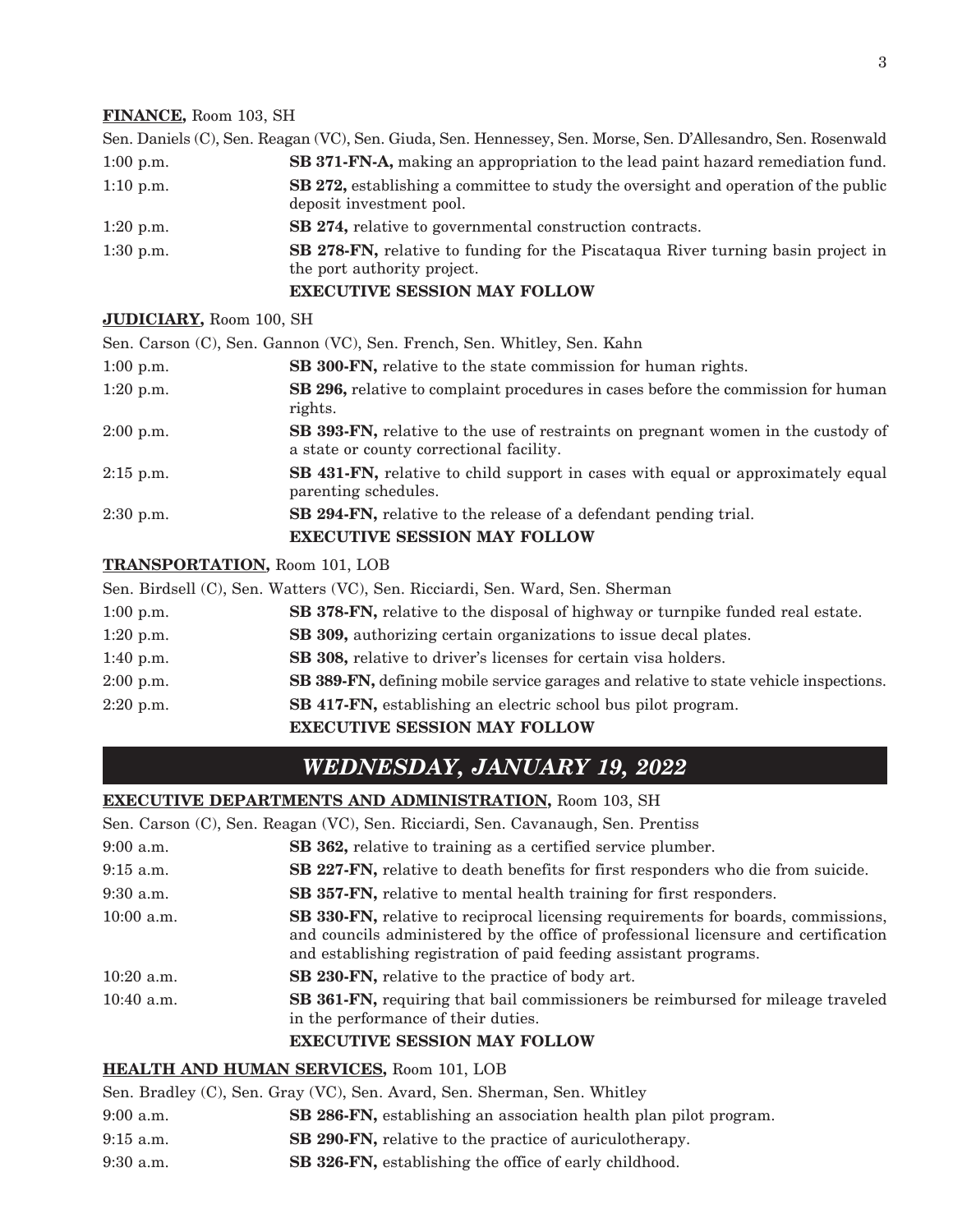| 9:45 a.m.    | <b>SB 337-FN,</b> relative to emergency medical and trauma services data sharing to the<br>purposes of analysis. |
|--------------|------------------------------------------------------------------------------------------------------------------|
| $10:00$ a.m. | SB 289, relative to glucagon administration.                                                                     |
|              | <b>EXECUTIVE SESSION MAY FOLLOW</b>                                                                              |

#### **JUDICIARY,** Room 100, SH

|             | Sen. Carson (C), Sen. Gannon (VC), Sen. French, Sen. Whitley, Sen. Kahn |
|-------------|-------------------------------------------------------------------------|
| $1:00$ p.m. | <b>SB 399-FN, repealing the fetal health protection act.</b>            |
| $2:00$ p.m. | SB 436-FN, relative to access to abortion care.                         |
|             | <b>EXECUTIVE SESSION MAY FOLLOW</b>                                     |

#### **WAYS AND MEANS,** Room 100, SH

|             | Sen. Giuda (C), Sen. D'Allesandro (VC), Sen. Daniels, Sen. Hennessey, Sen. Rosenwald                                                                                                   |
|-------------|----------------------------------------------------------------------------------------------------------------------------------------------------------------------------------------|
| $9:00$ a.m. | <b>SB 317-L,</b> reducing the interest rate for abatements of paid property taxes.                                                                                                     |
| $9:15$ a.m. | <b>SB 312, relative to adjusted assessments of taxable property.</b>                                                                                                                   |
| $9:30$ a.m. | SB 338, enabling municipalities to adopt a municipal occupancy fee.                                                                                                                    |
| $9:45$ a.m. | <b>SB 315-L,</b> directing that a portion of revenue distributions from the meals and rooms<br>municipal revenue fund be used by municipalities to reduce the local property tax rate. |
|             | <b>EXECUTIVE SESSION MAY FOLLOW</b>                                                                                                                                                    |

# *THURSDAY, JANUARY 20, 2022*

#### **ELECTION LAW AND MUNICIPAL AFFAIRS,** Room 100, SH

|             | Sen. Gray (C), Sen. Birdsell (VC), Sen. Ward, Sen. Soucy, Sen. Perkins Kwoka                                                                                                      |
|-------------|-----------------------------------------------------------------------------------------------------------------------------------------------------------------------------------|
| $1:00$ p.m. | <b>SB 400-FN</b> , relative to training and procedures for zoning and planning boards and<br>relative to financial investments and incentives for affordable housing development. |
| $1:30$ p.m. | SB 239-FN, relative to noncompliance with municipal audit requirements.                                                                                                           |
| $2:00$ p.m. | SB 405-FN, relative to fines and penalties for election law violations.                                                                                                           |
| $2:30$ p.m. | <b>SB 418-FN, relative to verification of voter affidavits.</b>                                                                                                                   |
|             | <b>EXECUTIVE SESSION MAY FOLLOW</b>                                                                                                                                               |
|             | HEALTH AND HUMAN SERVICES, Room 101, LOB                                                                                                                                          |
|             | Sen. Bradley (C), Sen. Gray (VC), Sen. Avard, Sen. Sherman, Sen. Whitley                                                                                                          |

| $10:00$ a.m. | <b>SB 407-FN, relative to expanding Medicaid to include certain postpartum health</b><br>care services and making an appropriation therefor.                                   |
|--------------|--------------------------------------------------------------------------------------------------------------------------------------------------------------------------------|
| $10:15$ a.m. | <b>SB 408-FN,</b> directing the department of health and human services to make adjust-<br>ments to the facility fee reimbursement schedule for freestanding birthing centers. |
| $10:30$ a.m. | SB 419-FN, relative to public health networks.                                                                                                                                 |
| $10:45$ a.m. | <b>SB 444-FN,</b> relative to childhood adverse experiences treatment and prevention.                                                                                          |
| $11:00$ a.m. | SB 450, relative to the prescription drug affordability board.                                                                                                                 |
|              | <b>EXECUTIVE SESSION MAY FOLLOW</b>                                                                                                                                            |

# *TUESDAY, JANUARY 25, 2022*

#### **COMMERCE,** Room 100, SH

|             | Sen. French (C), Sen. Gannon (VC), Sen. Bradley, Sen. Soucy, Sen. Cavanaugh                                                        |  |
|-------------|------------------------------------------------------------------------------------------------------------------------------------|--|
| $9:00$ a.m. | SB 216, establishing a commission to study the landlord and tenant mediation<br>program in circuit courts.                         |  |
| $9:15$ a.m. | <b>SB 217, relative to eviction notices.</b>                                                                                       |  |
| $9:30$ a.m. | <b>SB 249,</b> prohibiting planning and zoning ordinances that prohibit short-term rentals.<br><b>EXECUTIVE SESSION MAY FOLLOW</b> |  |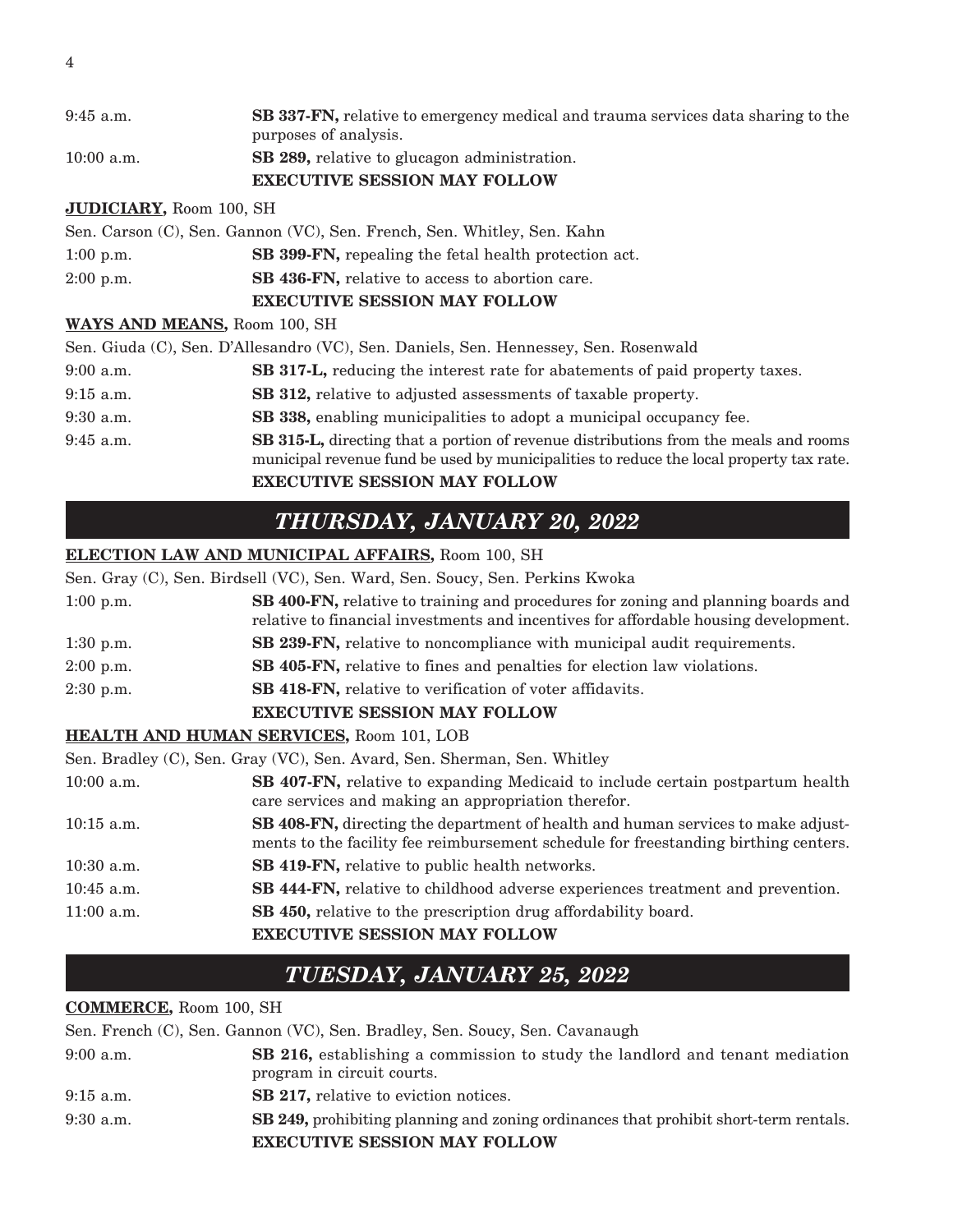#### **EDUCATION,** Room 101, LOB

|             | Sen. Ward (C), Sen. Hennessey (VC), Sen. Ricciardi, Sen. Kahn, Sen. Prentiss                               |  |
|-------------|------------------------------------------------------------------------------------------------------------|--|
| $9:00$ a.m. | SB 381-FN-A, establishing an office of the advocate for special education.                                 |  |
| $9:15$ a.m. | <b>SB 238,</b> relative to special education services in chartered public schools.                         |  |
| $9:30$ a.m. | <b>SB 394-FN,</b> relative to the definition of a child with a disability under special<br>education laws. |  |
| $9:45$ a.m. | SB 426-FN, relative to the adequate education grants for fiscal year 2023.                                 |  |
|             | <b>EXECUTIVE SESSION MAY FOLLOW</b>                                                                        |  |

#### **FINANCE,** Room 103, SH

|             | Sen. Daniels (C), Sen. Reagan (VC), Sen. Giuda, Sen. Hennessey, Sen. Morse, Sen. D'Allesandro, Sen. Rosenwald                                                                                       |  |
|-------------|-----------------------------------------------------------------------------------------------------------------------------------------------------------------------------------------------------|--|
| $1:00$ p.m. | <b>SB 387-FN-A,</b> making an appropriation to the body-worn and dashboard camera<br>fund.                                                                                                          |  |
| $1:10$ p.m. | <b>SB 402-FN, granting disaster relief for two presidentially declared disasters in</b><br>response to July-August 2021 flood damage sustained by communities in Cheshire<br>and Sullivan counties. |  |
| $1:20$ p.m. | <b>SB 415-FN-A</b> , making an appropriation to the department of health and human<br>services for the purpose of increasing rates paid to homeless shelters.                                       |  |
| $1:30$ p.m. | <b>SB 412-FN-A,</b> making an appropriation to the department of health and human<br>services for nursing home reimbursement rates.                                                                 |  |
|             | <b>EXECUTIVE SESSION MAY FOLLOW</b>                                                                                                                                                                 |  |

#### **JUDICIARY,** Room 100, SH

|                                                                                                                                  | Sen. Carson (C), Sen. Gannon (VC), Sen. French, Sen. Whitley, Sen. Kahn                    |  |  |
|----------------------------------------------------------------------------------------------------------------------------------|--------------------------------------------------------------------------------------------|--|--|
| $1:00$ p.m.                                                                                                                      | SB 336, relative to family mediator interns.                                               |  |  |
| $1:15$ p.m.                                                                                                                      | <b>SB 339, relative to meetings of boards and commissions in the department of safety.</b> |  |  |
| $1:30$ p.m.                                                                                                                      | SB 322, relative to remote meetings under the right-to-know law.                           |  |  |
| $1:45$ p.m.                                                                                                                      | <b>SB 342, relative to the minutes of nonpublic sessions under the right to know law.</b>  |  |  |
| <b>SB 344, relative to the quorum requirements under the right to know law of meetings</b><br>$2:00$ p.m.<br>open to the public. |                                                                                            |  |  |
|                                                                                                                                  | <b>EXECUTIVE SESSION MAY FOLLOW</b>                                                        |  |  |

#### **TRANSPORTATION,** Room 101, LOB

Sen. Birdsell (C), Sen. Watters (VC), Sen. Ricciardi, Sen. Ward, Sen. Sherman 1:00 p.m. **SB 311,** relative to access to drivers' license information for legitimate business purposes. 1:20 p.m. **SB 349,** requiring the legislature to give preference to deceased military veterans and first responders in the naming of bridges. 1:40 p.m. **SB 449,** relative to the retention of social security numbers by the division of motor vehicles. **EXECUTIVE SESSION MAY FOLLOW**

# *WEDNESDAY, JANUARY 26, 2022*

#### **EXECUTIVE DEPARTMENTS AND ADMINISTRATION,** Room 103, SH

|             | Sen. Carson (C), Sen. Reagan (VC), Sen. Ricciardi, Sen. Cavanaugh, Sen. Prentiss                          |
|-------------|-----------------------------------------------------------------------------------------------------------|
| $9:00$ a.m. | <b>SB 221,</b> relative to the internal organization of the department of corrections.                    |
| $9:15$ a.m. | <b>SB 220, relative to establishing a committee to study licensure of mental health</b><br>professionals. |
| $9:30$ a.m. | <b>SB 222, permitting licensing boards to conduct remote meetings.</b>                                    |
| $9:45$ a.m. | SB 382, relative to licensure requirements for telehealth services.                                       |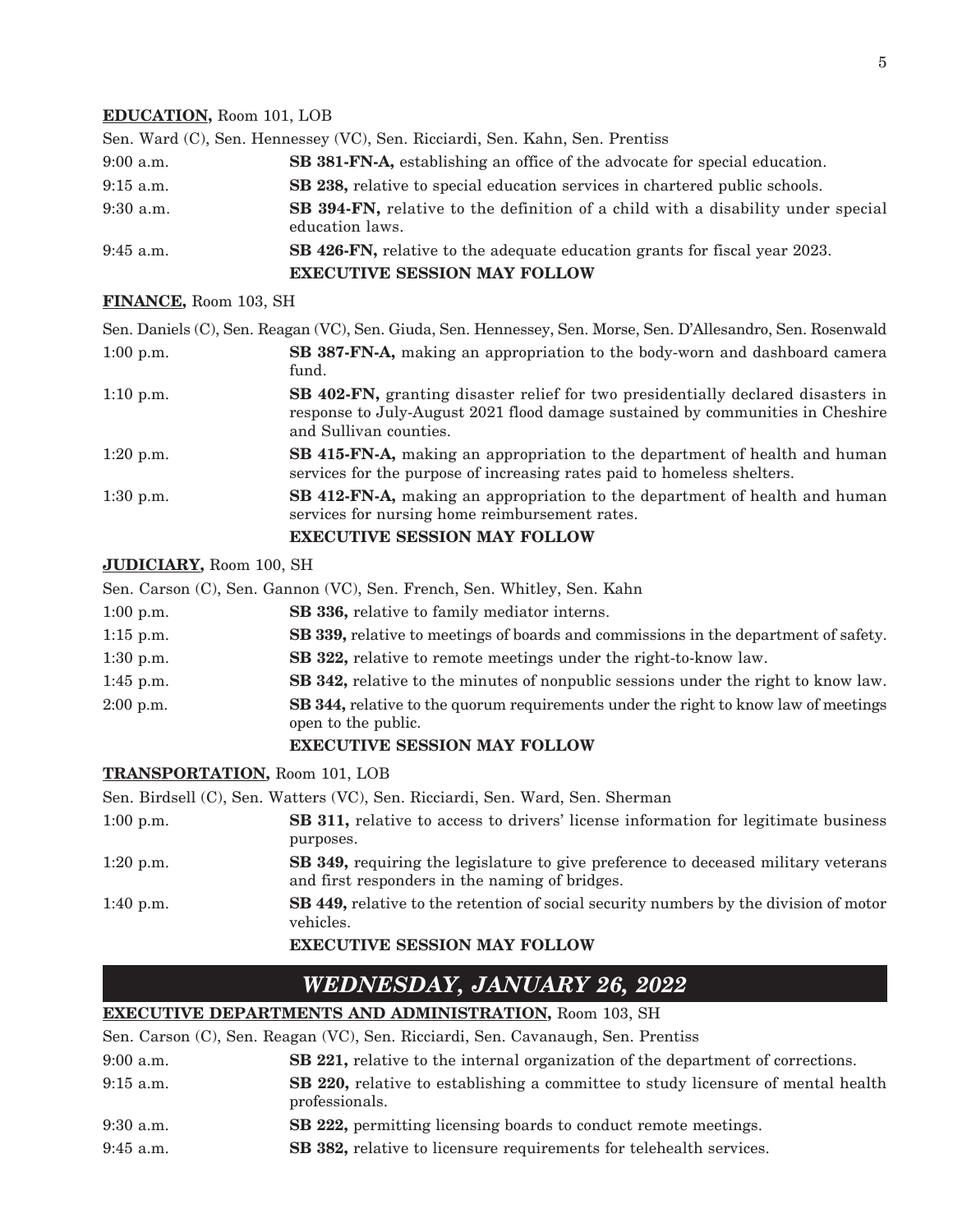| $10:00$ a.m. | <b>SB 397, enacting the mental health counseling compact.</b>                                        |  |
|--------------|------------------------------------------------------------------------------------------------------|--|
| $10:15$ a.m. | <b>SB 224, recognizing the second Thursday in October as children's environmental</b><br>health day. |  |
|              | <b>EVECUTIVE CECCLOM MAY EQUITAM</b>                                                                 |  |

#### **EXECUTIVE SESSION MAY FOLLOW**

#### **HEALTH AND HUMAN SERVICES,** Room 101, LOB

Sen. Bradley (C), Sen. Gray (VC), Sen. Avard, Sen. Sherman, Sen. Whitley

| $9:00$ a.m.  | <b>SB 401-FN, relative to Medicaid reimbursement rates for hospital birthing services.</b>                                                                                        |  |
|--------------|-----------------------------------------------------------------------------------------------------------------------------------------------------------------------------------|--|
| $9:15$ a.m.  | <b>SB 403-FN-A,</b> re-establishing the Special Supplemental Nutrition Program for<br>Women, Infants, and Children (WIC) Farmers Market Nutrition Program.                        |  |
| $9:30$ a.m.  | <b>SB 404-FN</b> , establishing a supplemental nutrition assistance program.                                                                                                      |  |
| $9:45$ a.m.  | <b>SB 416-FN, relative to behavioral health assessment and treatment for children in</b><br>out-of-home placements.                                                               |  |
| $10:00$ a.m. | <b>SB 414-FN-A,</b> relative to respite care services for persons caring for individuals with<br>Alzheimer's disease and related disorders, and making an appropriation therefor. |  |
| $10:15$ a.m. | <b>SB 439-FN,</b> relative to the brain and spinal cord injury advisory council and com-<br>munity-based support program.<br><b>EXECUTIVE SESSION MAY FOLLOW</b>                  |  |

#### **WAYS AND MEANS,** Room 100, SH

Sen. Giuda (C), Sen. D'Allesandro (VC), Sen. Daniels, Sen. Hennessey, Sen. Rosenwald

| $9:00$ a.m. | <b>SB 437-L, relative to the additional municipal fee for transportation improvements.</b>                       |  |
|-------------|------------------------------------------------------------------------------------------------------------------|--|
| $9:15$ a.m. | SB 441-FN-L, relative to the municipal share of fines for motor vehicle speeding<br>offenses.                    |  |
| $9:30$ a.m. | <b>SB 343,</b> establishing a committee to study the formula for distribution of room<br>occupancy tax revenues. |  |
| $9:45$ a.m. | SB 435-FN, relative to the net operating loss carryover under the business profits tax.                          |  |
|             | <b>EXECUTIVE SESSION MAY FOLLOW</b>                                                                              |  |

# *FRIDAY, JANUARY 28, 2022*

**FINANCE,** Representatives' Hall, SH

Sen. Daniels (C), Sen. Reagan (VC), Sen. Giuda, Sen. Hennessey, Sen. Morse, Sen. D'Allesandro, Sen. Rosenwald

**WAYS AND MEANS,** Sen. Giuda (C), Sen. D'Allesandro (VC), Sen. Daniels, Sen. Hennessey, Sen. Rosenwald

### **JOINT ECONOMIC BRIEFING WITH HOUSE FINANCE AND HOUSE AND SENATE WAYS AND MEANS**

9:00 a.m. Joint Economic Briefing - Committees will hear from various state agencies on conditions impacting the state and the economy.

# *TUESDAY, FEBRUARY 1, 2022*

#### **EDUCATION,** Room 100, SH

|             | Sen. Ward (C), Sen. Hennessey (VC), Sen. Ricciardi, Sen. Kahn, Sen. Prentiss          |  |
|-------------|---------------------------------------------------------------------------------------|--|
| $9:00$ a.m. | <b>SB 237-FN,</b> relative to participation in the education freedom account program. |  |
| $9:30$ a.m. | <b>SB 432-FN-L</b> , repealing the education freedom account program.                 |  |
|             | <b>EXECUTIVE SESSION MAY FOLLOW</b>                                                   |  |

#### **TRANSPORTATION,** Room 101, LOB

Sen. Birdsell (C), Sen. Watters (VC), Sen. Ricciardi, Sen. Ward, Sen. Sherman

1:00 p.m. **SB 447-FN,** establishing the electric vehicle and infrastructure fund.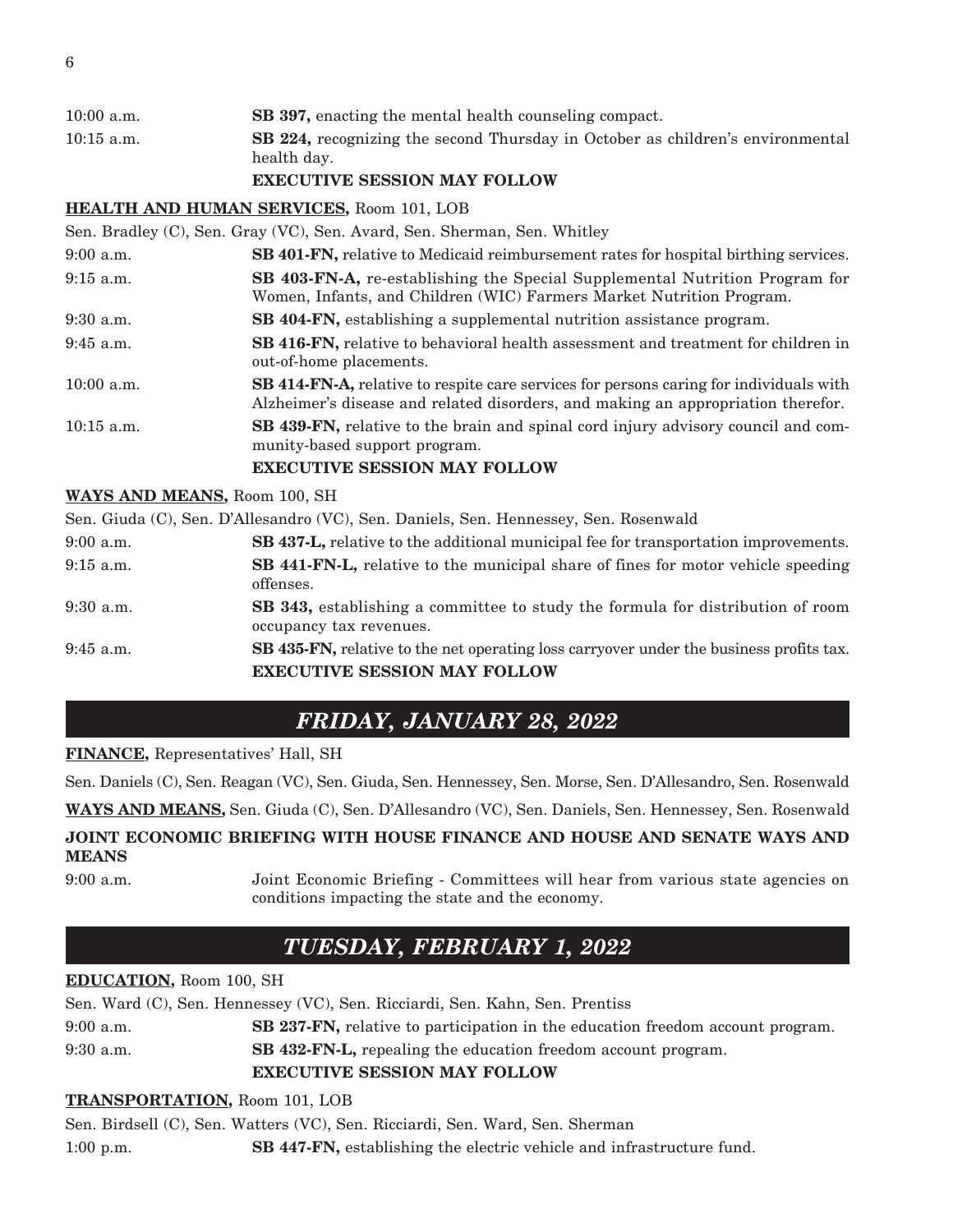1:20 p.m. **SB 442-FN,** relative to the suspension of a vehicle registration as a result of evading toll collection systems. 1:40 p.m. **SB 406,** relative to driver's license reciprocity. **EXECUTIVE SESSION MAY FOLLOW**

### *WEDNESDAY, FEBRUARY 2, 2022*

#### **WAYS AND MEANS,** Room 100, SH

Sen. Giuda (C), Sen. D'Allesandro (VC), Sen. Daniels, Sen. Hennessey, Sen. Rosenwald

9:00 a.m. **SB 379-FN,** establishing the solid waste management fund and establishing a solid waste disposal surcharge.

#### **EXECUTIVE SESSION MAY FOLLOW**

# *FRIDAY, FEBRUARY 4, 2022*

#### **FINANCE,** Representatives' Hall, SH

Sen. Daniels (C), Sen. Reagan (VC), Sen. Giuda, Sen. Hennessey, Sen. Morse, Sen. D'Allesandro, Sen. Rosenwald

**WAYS AND MEANS,** Sen. Giuda (C), Sen. D'Allesandro (VC), Sen. Daniels, Sen. Hennessey, Sen. Rosenwald

#### **JOINT ECONOMIC BRIEFING WITH HOUSE FINANCE AND HOUSE AND SENATE WAYS AND MEANS**

9:00 a.m. Joint Economic Briefing - Committees will hear from various experts on conditions impacting the state and national economies.

# **MEETINGS**

# *FRIDAY, JANUARY 14, 2022*

#### **NEW HAMPSHIRE TRANSPORTATION COUNCIL** (RSA 238-A:2)

9:00 a.m. NH Dept. of Transportation Regular Meeting Room 114 7 Hazen Drive Concord, NH Join Zoom Meeting [https://us06web.zoom.us/j/88202594580?pwd=b0lpcHpITmxxdmRSdjBPMmRQUjY](https://us06web.zoom.us/j/88202594580?pwd=b0lpcHpITmxxdmRSdjBPMmRQUjYvdz09) [vdz09](https://us06web.zoom.us/j/88202594580?pwd=b0lpcHpITmxxdmRSdjBPMmRQUjYvdz09) Meeting ID: 882 0259 4580 Passcode: 967117 One tap mobile +13017158592,,88202594580#,,,,\*967117# US (Washington DC) +13126266799,,88202594580#,,,,\*967117# US (Chicago) Dial by your location +1 301 715 8592 US (Washington DC) +1 312 626 6799 US (Chicago) +1 646 558 8656 US (New York) +1 253 215 8782 US (Tacoma) +1 346 248 7799 US (Houston) +1 720 707 2699 US (Denver) Meeting ID: 882 0259 4580 Passcode: 967117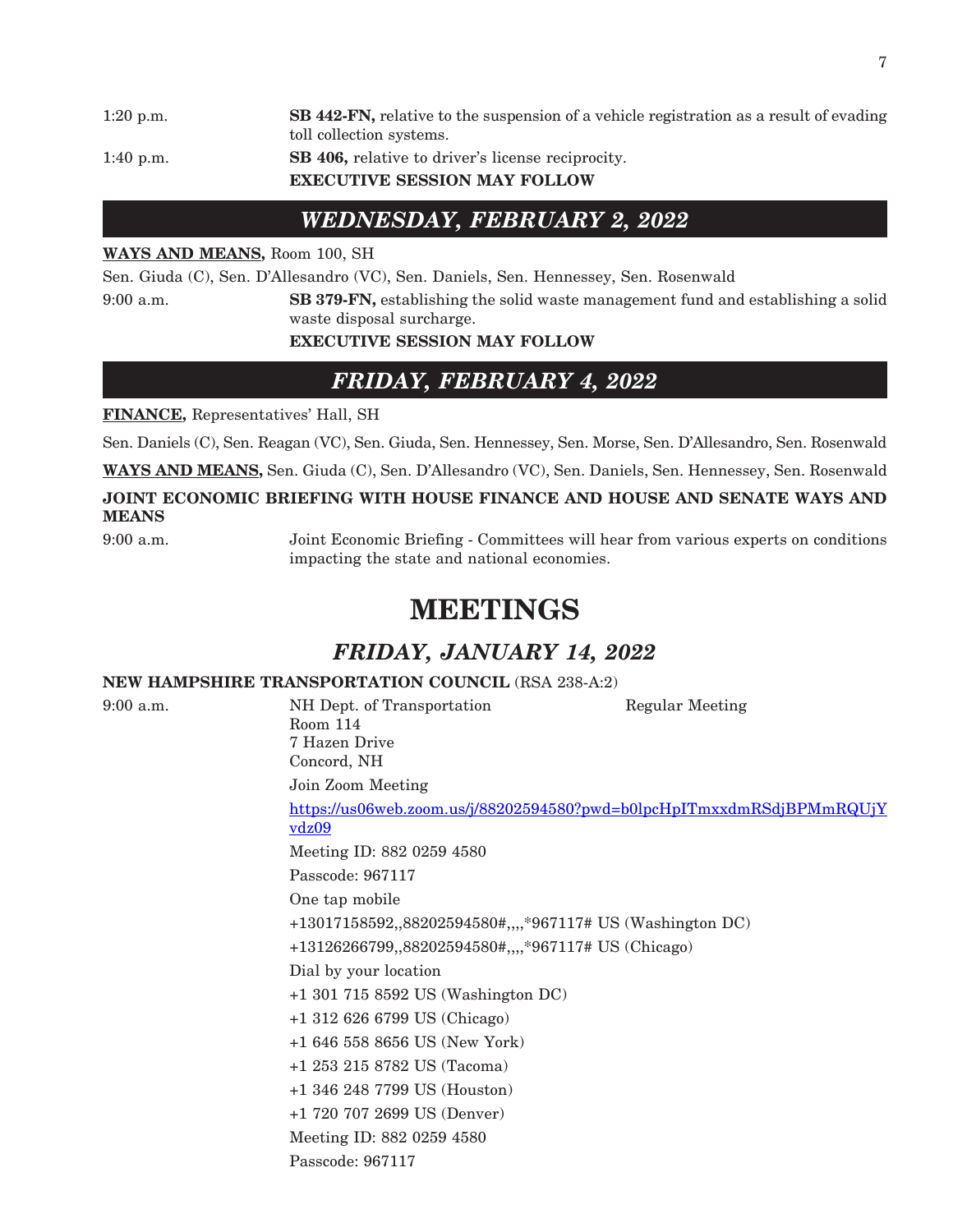Find your local number: <https://us06web.zoom.us/u/kbvnEcOlrI>

If you have an issue, contact Richard Arcand at 603-271-1484

#### **COMMISSION ON THE ENVIRONMENTAL AND PUBLIC HEALTH IMPACTS OF PERFLUORI-NATED CHEMICALS** (RSA 126-A:79-a)

10:00 a.m. Remote Regular Meeting

This meeting will take place by remote conference. To listen in please follow the instructions below:

1. Dial the call in number: 1-562-247-8422

2. Enter the Meeting ID (Access Code): 689-136-094

If prompted for an additional ID, please press #

The following email address will be monitored throughout the meeting by someone who can assist with and alert the committee to any technical issues: [Amy.E.Rousseau@](mailto:Amy.E.Rousseau@DES.NH.gov) [DES.NH.gov](mailto:Amy.E.Rousseau@DES.NH.gov). You may also call Amy Rousseau at 603-848-1372.

#### **FISCAL COMMITTEE** (RSA 14:30-a)

10:00 a.m. Rooms 210-211, LOB Special Meeting The YouTube link to view the meeting livestream is; [https://youtu.be/i\\_3bs6gT2EM](https://youtu.be/i_3bs6gT2EM)

Pease International Tradeport

#### **COMMITTEE TO STUDY WORKPLACE SAFETY IN HEALTH CARE SETTINGS** (SB 100, Chapter 221:11, Laws of 2021)

| $1:00$ p.m. | Room 100, SH                                                              | Regular Meeting |
|-------------|---------------------------------------------------------------------------|-----------------|
|             | LONG-TERM SEACOAST COMMISSION ON DRINKING WATER (RSA 485-F:6)             |                 |
| $2:00$ p.m. | NH Dept. of Environmental Services<br>Portsmouth Regional Office - Room A | Regular Meeting |

### *THURSDAY, JANUARY 20, 2022*

#### **COMMISSION TO EVALUATE THE EFFECTIVENESS AND FUTURE OF THE NEW HAMPSHIRE GRANITE ADVANTAGE HEALTH CARE PROGRAM** (RSA 126-AA:4)

9:00 a.m. Room 100, SH Organizational Meeting

### *FRIDAY, JANUARY 21, 2022*

| <b>ADMINISTRATIVE RULES (RSA 541-A:2)</b> |                                                                                                         |                 |
|-------------------------------------------|---------------------------------------------------------------------------------------------------------|-----------------|
| $9:00$ a.m.                               | Rooms 306-308, LOB                                                                                      | Regular Meeting |
|                                           | <b>OVERSIGHT COMMISSION ON CHILDREN'S SERVICES (RSA 21-V:10)</b>                                        |                 |
| 9:00 a.m.                                 | Room 100, SH                                                                                            | Regular Meeting |
|                                           | <b>MOUNT WASHINGTON COMMISSION (RSA 227-B:3)</b>                                                        |                 |
| $9:30$ a.m.                               | Franconia Notch State Park<br>Administrative Office<br>260 Tramway Drive<br>Franconia/Lincoln, NH 03580 | Regular Meeting |
| $CIL$ (RSA 126-A:88)                      | STATE HEALTH ASSESSMENT AND STATE HEALTH IMPROVEMENT PLAN ADVISORY COUN-                                |                 |
| $9:30$ a.m.                               | Auditorium, Brown Building<br>129 Pleasant Street<br>Concord, NH 03301                                  | Regular Meeting |
| <b>FIGCAL COMMITTEE</b> (DCA 14.90 s)     |                                                                                                         |                 |

**FISCAL COMMITTEE** (RSA 14:30-a)

10:00 a.m. Rooms 210-211, LOB Regular Meeting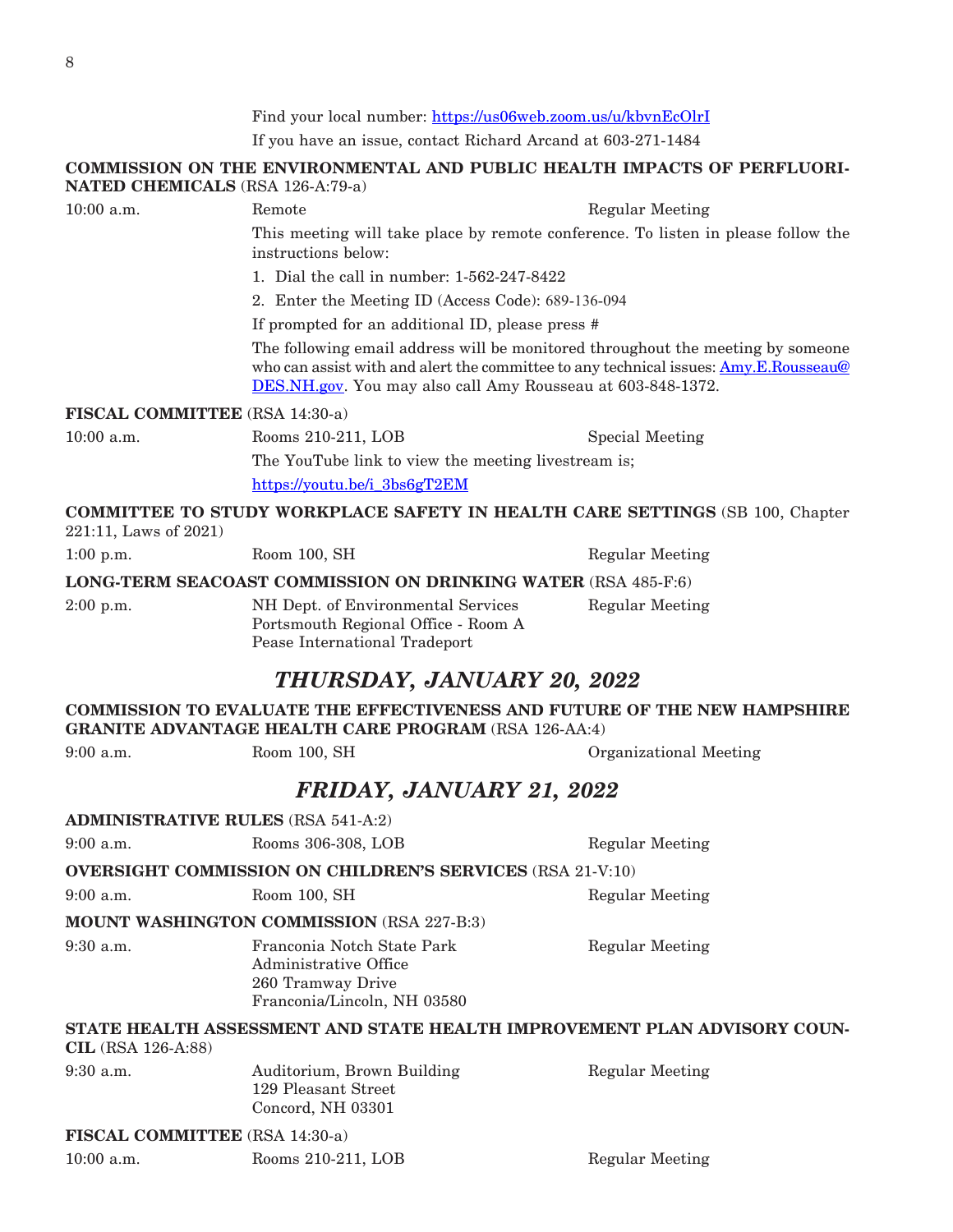The YouTube link to view the meeting livestream is; <https://youtu.be/FJ82xMSVSGU>

#### **NEW HAMPSHIRE RARE DISEASE ADVISORY COUNCIL** (RSA 126-A:79)

3:00 p.m. DHHS Public Health Training Room Regular Meeting 3rd Floor 29 Hazen Drive Concord, NH Join Zoom Meeting [https://nh-dhhs.zoom.us/j/9833055343?pwd=TWNLYTh3SDBIUW9IaXBaNDRjQ3](https://nh-dhhs.zoom.us/j/9833055343?pwd=TWNLYTh3SDBIUW9IaXBaNDRjQ3Yzdz09) [Yzdz09](https://nh-dhhs.zoom.us/j/9833055343?pwd=TWNLYTh3SDBIUW9IaXBaNDRjQ3Yzdz09) Meeting ID: 983 305 5343 Passcode: 780875 One tap mobile +16465588656,,9833055343#,,,,\*780875# US (New York) +13017158592,,9833055343#,,,,\*780875# US (Washington DC) Dial by your location +1 646 558 8656 US (New York) +1 301 715 8592 US (Washington DC) +1 312 626 6799 US (Chicago) +1 669 900 9128 US (San Jose) +1 253 215 8782 US (Tacoma) +1 346 248 7799 US (Houston) Meeting ID: 983 305 5343 Passcode: 780875

Find your local number: <https://nh-dhhs.zoom.us/u/aby0SJRhjp>

### *MONDAY, JANUARY 24, 2022*

**COMMITTEE TO STUDY RAIL TRAIL MANAGEMENT PRACTICES** (HB 311, Chapter 94:2, Laws of 2021)

9:00 a.m. **NH DES, Rooms 213-214** Regular Meeting 29 Hazen Drive Concord, NH

**LONG RANGE CAPITAL PLANNING AND UTILIZATION COMMITTEE** (RSA 17-M:1)

9:30 a.m. Rooms 201-203, LOB Regular Meeting The You Tube link to view the meeting livestream is; <https://youtu.be/lhK76jxnaIU>

#### **COMMISSION ON THE SEACOAST CANCER CLUSTER INVESTIGATION** (RSA 126-A:74)

10:00 a.m. NH Dept. of Environmental Services Regular Meeting Room 208C 29 Hazen Drive Concord, NH Microsoft Teams meeting Join on your computer or mobile app [Click here to join the meeting](https://us-east-2.protection.sophos.com?d=microsoft.com&u=aHR0cHM6Ly90ZWFtcy5taWNyb3NvZnQuY29tL2wvbWVldHVwLWpvaW4vMTklM2FtZWV0aW5nX09EUmxNalpsTW1RdE1UVXlZeTAwTm1VeExXSXdZekl0TlRaaFkyWXpOMlkwWldJMyU0MHRocmVhZC52Mi8wP2NvbnRleHQ9JTdiJTIyVGlkJTIyJTNhJTIyOTkyZGVhZTktMWM0Yy00MmM4LWEzMTAtNTA4OGFmNTViYTc0JTIyJTJjJTIyT2lkJTIyJTNhJTIyMzgwZmM3MTQtZDkzYy00ZWUyLWJhZTQtODUzN2U5ZjNkMTU5JTIyJTdk&i=NWRmN2M1OGRjNDMxOGEwZGMyZjVmYjJj&t=eDcwY2NjQkFBL2lBU1Q0NkkwQ0p1V3Q2VzlFOGRYZnVSOEZzdGd2T2pzST0=&h=2d5a877f9fdb4e818f73205521901b46) Or call in (audio only) [+1 603-931-4944,,484725362#](tel:+16039314944,,484725362) United States, Concord Phone Conference ID: 484 7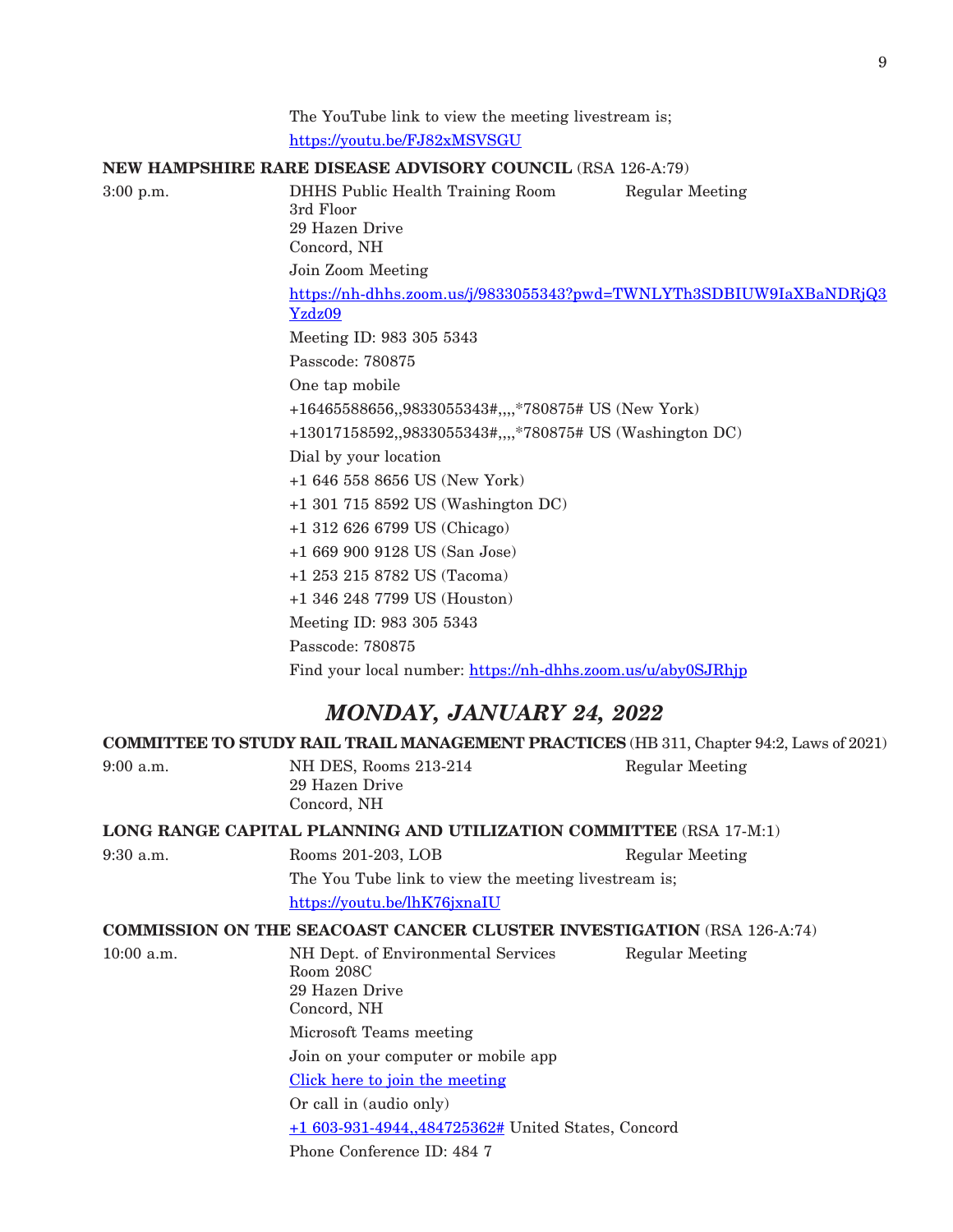#### **NEW HAMPSHIRE PRESCRIPTION DRUG AFFORDABILITY BOARD** (RSA 126-BB:2)

10:00 a.m. NH DHHS, Brown Building Auditorium Regular Meeting 129 Pleasant Street Concord NH 03301

NH Audubon McLane Center Regular Meeting

Please see the Board website for additional information regarding this meeting: <https://www.dhhs.nh.gov/ombp/medicaid/nhpdab/index.htm>

#### **STATE COMMISSION ON AGING** (RSA 19-P:1)

| $10:00 \text{ a.m.}$ |  |  |  |
|----------------------|--|--|--|
|----------------------|--|--|--|

84 Silk Farm Road Concord, NH 03301

Remote access via Zoom:

By Computer: [https://us02web.zoom.us/j/87430173115?pwd=bUFER3I5emt3NGVu](https://urldefense.com/v3/__https:/us02web.zoom.us/j/87430173115?pwd=bUFER3I5emt3NGVueDBYYW9SZThLUT09__;!!Oai6dtTQULp8Sw!HGvcGc6U-N52ymPltOOOqq8DjnzweecGJjFeWeQdKUeLqx33Fa5zW-gC0T3aM4t8kQOqNg$) [eDBYYW9SZThLUT09](https://urldefense.com/v3/__https:/us02web.zoom.us/j/87430173115?pwd=bUFER3I5emt3NGVueDBYYW9SZThLUT09__;!!Oai6dtTQULp8Sw!HGvcGc6U-N52ymPltOOOqq8DjnzweecGJjFeWeQdKUeLqx33Fa5zW-gC0T3aM4t8kQOqNg$)

By Phone: +1 (929) 205-6099 using Meeting ID: 874 3017 3115 and Passcode: 295220

Questions? Please contact Rebecca Sky before the meeting at [Rebecca.Sky@nh.gov](mailto:Rebecca.Sky@nh.gov) or 603-271-0527.

#### **CAPITAL BUDGET OVERVIEW COMMITTEE** (RSA 17-J:2)

10:15 a.m. Rooms 201-203, LOB Regular Meeting

The You Tube link to view the meeting livestream is;

<https://youtu.be/hFszQLNZSnQ>

#### **COMMITTEE TO STUDY EXOTIC AQUATIC WEEDS AND EXOTIC AQUATIC SPECIES OF WILD-LIFE IN THE STATE OF NEW HAMPSHIRE** (RSA 487:30)

11:00 a.m. Department of Environmental Services Regular Meeting 29 Hazen Drive Concord, NH

**EDUCATION FREEDOM SAVINGS ACCOUNT OVERSIGHT COMMITTEE** (RSA 194-F:12)

1:00 p.m. Room 103, SH Regular Meeting

**LEGISLATIVE ETHICS COMMITTEE** (RSA 14-B:2)

1:00 p.m. Room 104, LOB Regular Meeting

#### **COMMISSION TO STUDY OFFSHORE WIND AND PORT DEVELOPMENT** (RSA 374-F:10)

4:00 p.m. NH DES Regional Office Regular Meeting Pease International Tradeport, Room A 222 International Drive, Suite 175 Portsmouth, NH 03801

# *TUESDAY, JANUARY 25, 2022*

#### **WELLNESS AND PRIMARY PREVENTION COUNCIL** (RSA 126-M:3)

9:00 a.m. New Futures Office Building, Suite 400 Regular Meeting 100 N. Main Street Concord, NH

### *THURSDAY, JANUARY 27, 2022*

#### **COMMISSION ON THE INTERDISCIPLINARY PRIMARY CARE WORKFORCE** (RSA 126-T)

2:00 p.m. Division of Public Health Services Regular Meeting Rooms 110-111 29 Hazen Drive Concord, NH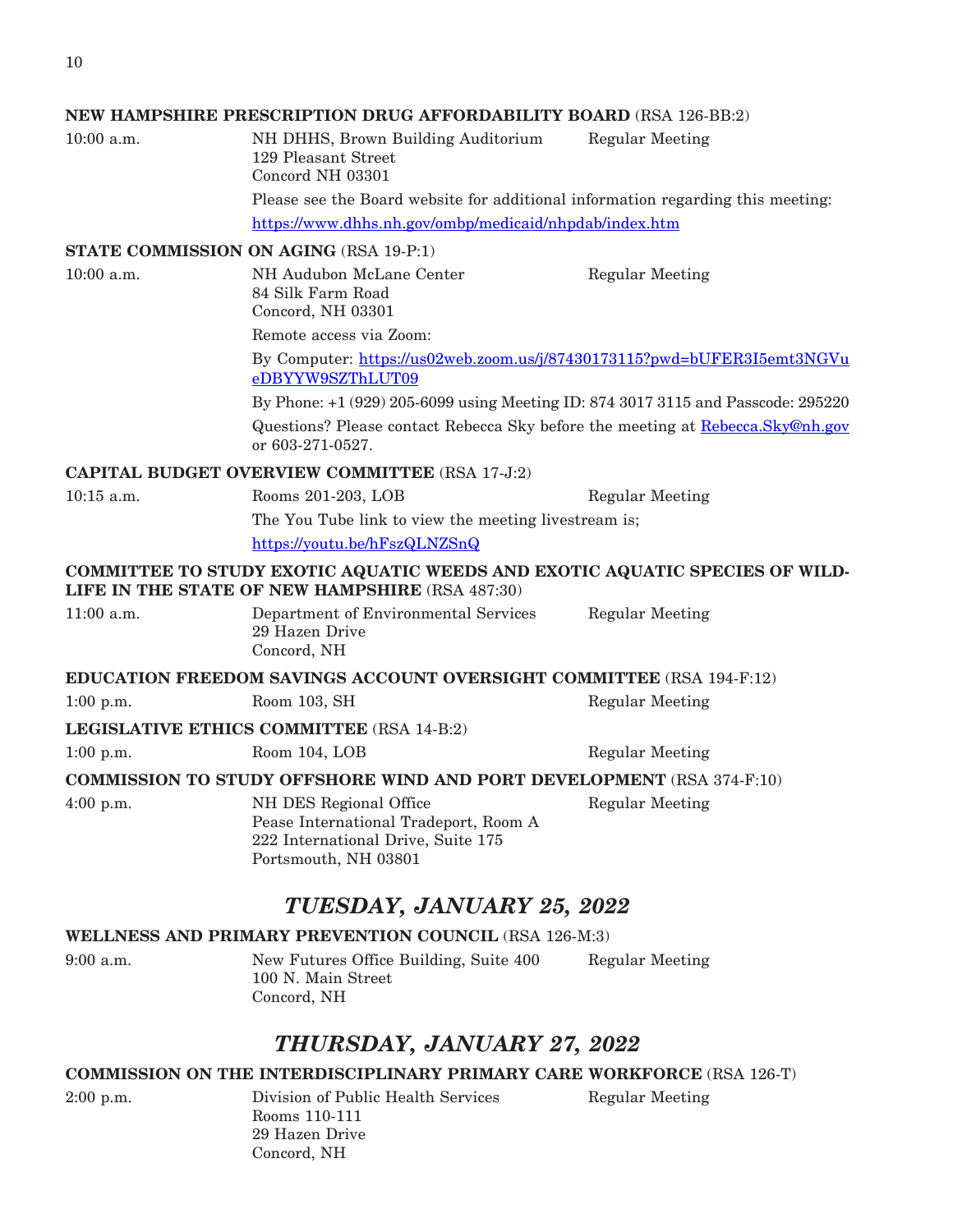People may also attend using the following:

Join Zoom Meeting:

[https://nh-dhhs.zoom.us/j/95350749498?pwd=SjVOZDdHNXBZWlBscFpsZEdkcVF](https://nh-dhhs.zoom.us/j/95350749498?pwd=SjVOZDdHNXBZWlBscFpsZEdkcVFsQT09) [sQT09](https://nh-dhhs.zoom.us/j/95350749498?pwd=SjVOZDdHNXBZWlBscFpsZEdkcVFsQT09)

Meeting ID: 953 5074 9498

Passcode: 612534

Find your local number: <https://nh-dhhs.zoom.us/u/adLuMRsIMF>

The following email address will be monitored throughout the meeting, should participants have technical difficulties: [Alisa.Druzba@dhhs.nh.gov](mailto:Alisa.Druzba@dhhs.nh.gov)

# *FRIDAY, JANUARY 28, 2022*

#### **GOVERNOR'S COMMISSION ON ALCOHOL AND DRUG ABUSE PREVENTION, TREATMENT, AND RECOVERY** (RSA 12-J:1)

9:30 a.m. NH DHHS, Fox Chapel Regular Meeting Main Building 105 Pleasant St. Concord, NH

**COMMISSION TO STUDY GRANDFAMILIES IN NEW HAMPSHIRE** (RSA 170-G:17-b)

10:30 a.m. Room 100, SH Organizational Meeting

*MONDAY, JANUARY 31, 2022*

#### **COASTAL MARINE NATURAL RESOURCES AND ENVIRONMENT COMMISSION** (RSA 485-G:1)

9:00 a.m. NH DES Regional Office Regular Meeting Pease International Tradeport, Room A 222 International Drive, Suite 175 Portsmouth, NH 03801

#### **COMMISSION ON DEMOGRAPHIC TRENDS** (RSA 4-C:37)

10:00 a.m. Room 100, SH Regular Meeting

### *TUESDAY, FEBRUARY 1, 2022*

#### **STATE VETERANS ADVISORY COMMITTEE** (RSA 115-A:2)

5:00 p.m. Edward Cross Training Center Facility Regular Meeting 722 Riverwood Drive Pembroke, NH 03275

Zoom information can be provided by contacting Paul Lloyd at [nhsvac.chair@gmail.com](mailto:nhsvac.chair@gmail.com)

# *FRIDAY, FEBRUARY 25, 2022*

#### **SOLID WASTE WORKING GROUP** (RSA 149:M:61)

9:30 a.m. NH DES Offices Regular Meeting Room 208C 29 Hazen Drive Concord, NH

# *MONDAY, FEBRUARY 28, 2022*

#### **COMMISSION TO STUDY OFFSHORE WIND AND PORT DEVELOPMENT** (RSA 374-F:10)

4:00 p.m. NH DES Regional Office,Room A Regular Meeting 222 International Drive, Suite 175 Portsmouth, NH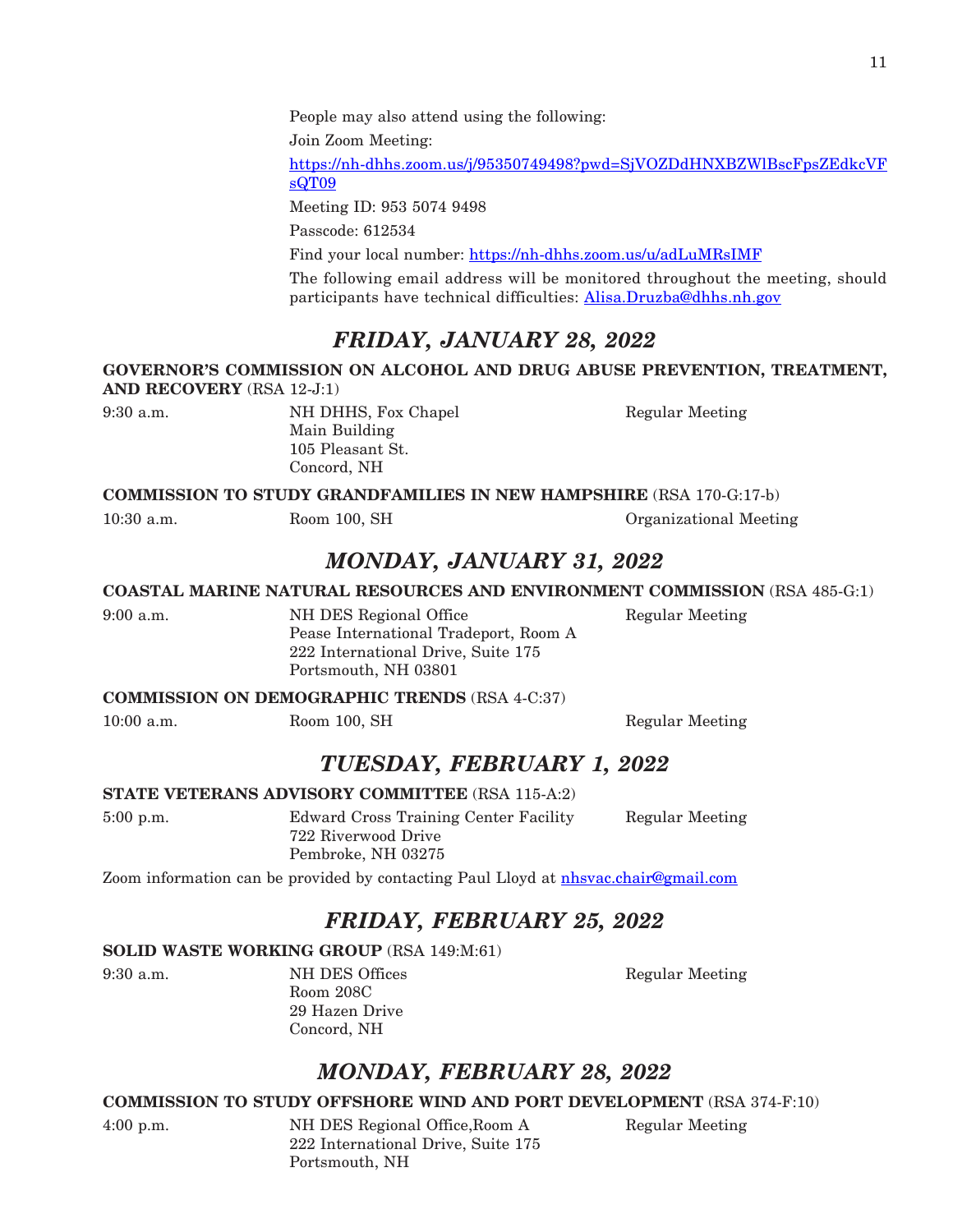### *TUESDAY, MARCH 1, 2022*

#### **STATE VETERANS ADVISORY COMMITTEE** (RSA 115-A:2)

5:00 p.m. Edward Cross Training Center Facility Regular Meeting 722 Riverwood Drive Pembroke, NH 03275

Zoom information can be provided by contacting Paul Lloyd at [nhsvac.chair@gmail.com](mailto:nhsvac.chair@gmail.com)

### *MONDAY, MARCH 7, 2022*

#### **NEW HAMPSHIRE OPIOID ABATEMENT ADVISORY COMMISSION** (RSA 126-A:85)

1:00 p.m. DHHS Brown Auditorium Regular Meeting 129 Pleasant Street Concord NH 03301 With Remote Option: Join Zoom Meeting [https://nh-dhhs.zoom.us/j/3031726939?pwd=ckNDcmNyM1VJdGtsWWlDd2hCWlJ](https://nh-dhhs.zoom.us/j/3031726939?pwd=ckNDcmNyM1VJdGtsWWlDd2hCWlJVUT09) [VUT09](https://nh-dhhs.zoom.us/j/3031726939?pwd=ckNDcmNyM1VJdGtsWWlDd2hCWlJVUT09) Meeting ID: 303 172 6939 Passcode: 810055 One tap mobile +16465588656,,3031726939#,,,,\*810055# US (New York) +13017158592,,3031726939#,,,,\*810055# US (Washington DC) Dial by your location +1 646 558 8656 US (New York) +1 301 715 8592 US (Washington DC) +1 312 626 6799 US (Chicago) +1 669 900 9128 US (San Jose) +1 253 215 8782 US (Tacoma) +1 346 248 7799 US (Houston) Meeting ID: 303 172 6939 Passcode: 810055 Find your local number: <https://nh-dhhs.zoom.us/u/acmdrAQw5S>

\*\*\*\*\*\*\*\*

# **SENATE BILLS AMENDED BY THE HOUSE**

**SENATE BILLS: 17**

\*\*\*\*\*\*\*\*

# **HOUSE BILLS AMENDED BY THE SENATE**

**HOUSE BILLS: 95, 233, 292, 293, 307, 347, 381, 440, 503**

12